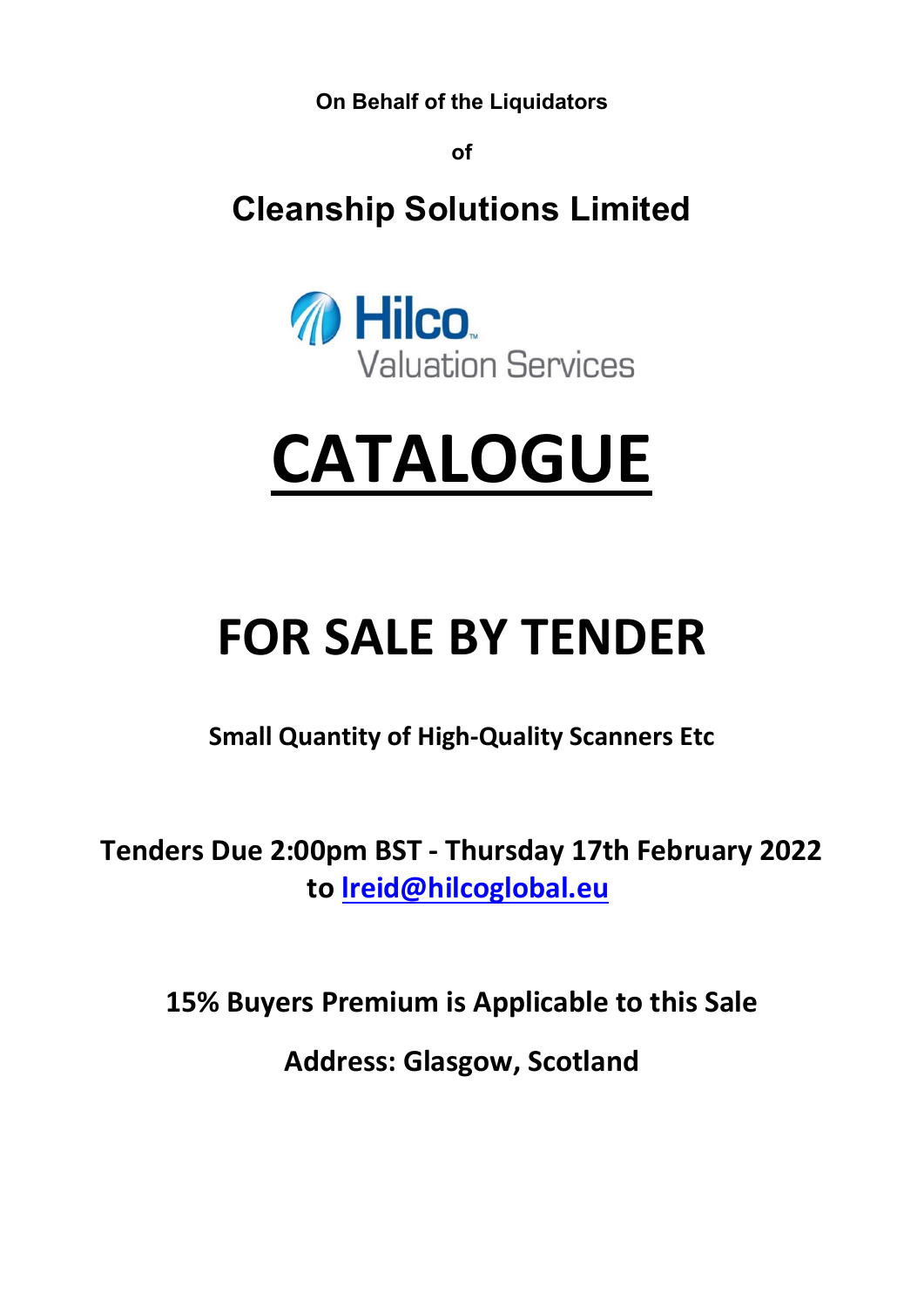### **REGISTRATION FORM**

## This form must be submitted with the tender catalogue.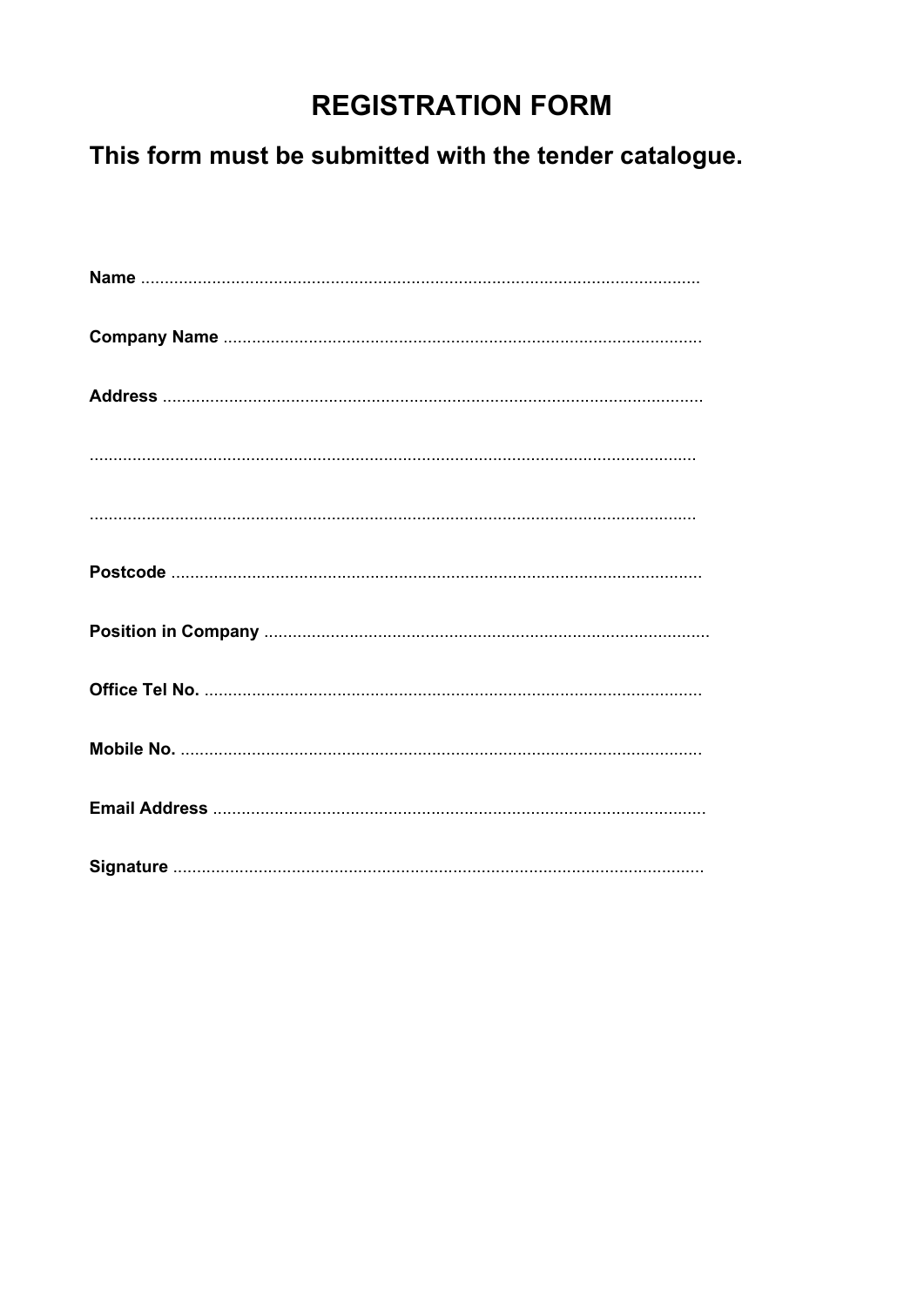#### 1. **TENDER FORM**

Please return your tender bids by email to *[lreid@hilcoglobal.eu](mailto:lreid@hilcoglobal.eu)* . Your bids should be returned no later than 2.00pm BST, Thursday 17th February 2022. Please complete the registration document and return with your tender document.

#### **2. BUYERS PREMIUM**

Please note a 15% buyers premium is applicable on this sale.

#### **3. NOTIFICATION**

Should you be successful in purchasing a lot or lots, you will be sent an invoice as soon as possible after the close of the tender sale.

#### **4. PAYMENT**

Deadline for payments will be stated on the invoice.

Once payment has been received we will issue a 'Paid In Full' invoice. Please take this with you to site as confirmation of payment.

#### **All payments without exception should be made by CHAPS Bank Transfer.**

All Hilco's banking details and clearance procedures will be on your invoice.

#### **5. DESCRIPTIONS**

The information contained herein as to the quality, description, etc. of the goods is provided in good faith but without obligation, and prospective purchasers must rely on their own examination of the goods. Included in this Auction catalogue are our Terms and Conditions of Sale and these Special Conditions of Sale which are applicable to the Sale. Purchasers will be deemed to have read and understood these conditions. **Buyers are not entitled to any goods or other items not included in the lot description in this catalogue.**

#### **6. WARRANTY**

All goods are sold without warranty.

#### **7. DAMAGE TO PREMISES OR OTHER GOODS**

The Buyer will be responsible for all damage occasioned to the premises or goods in the premises including damage by its carriers, agents or servants in removing lots purchased. At the discretion of the Auctioneer a deposit may be required prior to or during the removal of lot(s). Such deposit will be refunded subject to completion of removals to the satisfaction of the Auctioneer or their agent. Should the Buyer refuse to deposit such monies the Auctioneer may refuse the Buyer access to the premises for the purpose of collecting all or any lots purchased. In the event that the Buyer is refused access to the premises on these grounds, this shall not limit claims against the Buyer in relation to a non collection of goods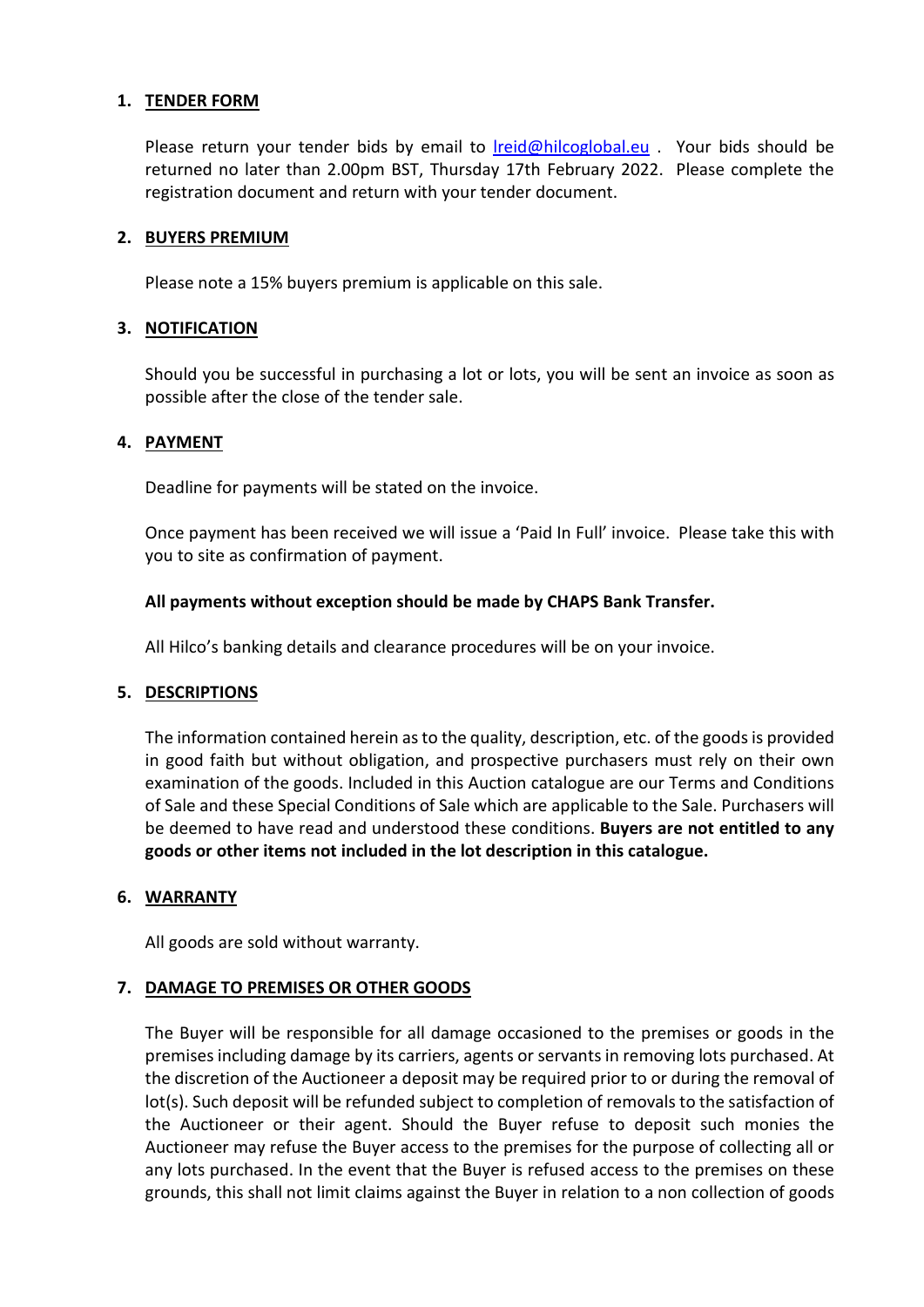prior to the stated deadline. A method statement may also be required for the removal of certain lots.

#### **8. INSURANCE, RISK AND TITLE**

Buyers should note that **on being notified of these bids being successful**, the goods stand at their risk, but collection will not be allowed until the goods have been paid for in full by way of cleared or bank guaranteed funds. Buyers are strongly advised to immediately take advice by way of risk assessment and take out sufficient insurance cover to protect against the risks. The duty of the Auctioneer and / or Vendor to deliver lots shall be deemed performed upon the fall of the hammer, even if a lot is subsequently damaged and/or part thereof has been lost, stolen or damaged after the fall of the hammer. No responsibility whatsoever will rest with the Auctioneer or Vendor in the event of any loss suffered.

#### **9. TRANSFERS**

The Auctioneers will not, under any circumstances, recognise the transfer of lots to third parties.

#### **10. RELEASE OF GOODS**

No goods will be allowed to be removed until all monies owed by the Buyer have been settled in full by way of cleared funds.

#### **11. VALUE ADDED TAX (VAT)**

Lots in this Sale are subject to the addition of VAT in accordance with the rules of HM Revenue and Customs. In practical terms, the majority of lots will be subject to the addition of VAT.

Where VAT is relevant, it will be levied on the bid price and charged in addition to the bid price. Where the Sale is subject to a Buyer's premium, then VAT will also be payable on, and in addition to, the calculated Buyer's premium.

Subject to the above, the two conditions under which VAT will be repaid are as follows:

**Non EC Purchasers**: VAT will be repaid upon receipt of a copy of the Bill of Lading, or other official documentation, to prove that the goods have been exported.

**Companies Registered in an EC Member State**: VAT will be repaid upon receipt of a copy of the Bill of Lading, or other official documentation, to prove that the goods have been exported.

In the event that claimants do not comply with the above terms, the VAT element will be transferred to the Seller in accordance with our standard VAT procedures.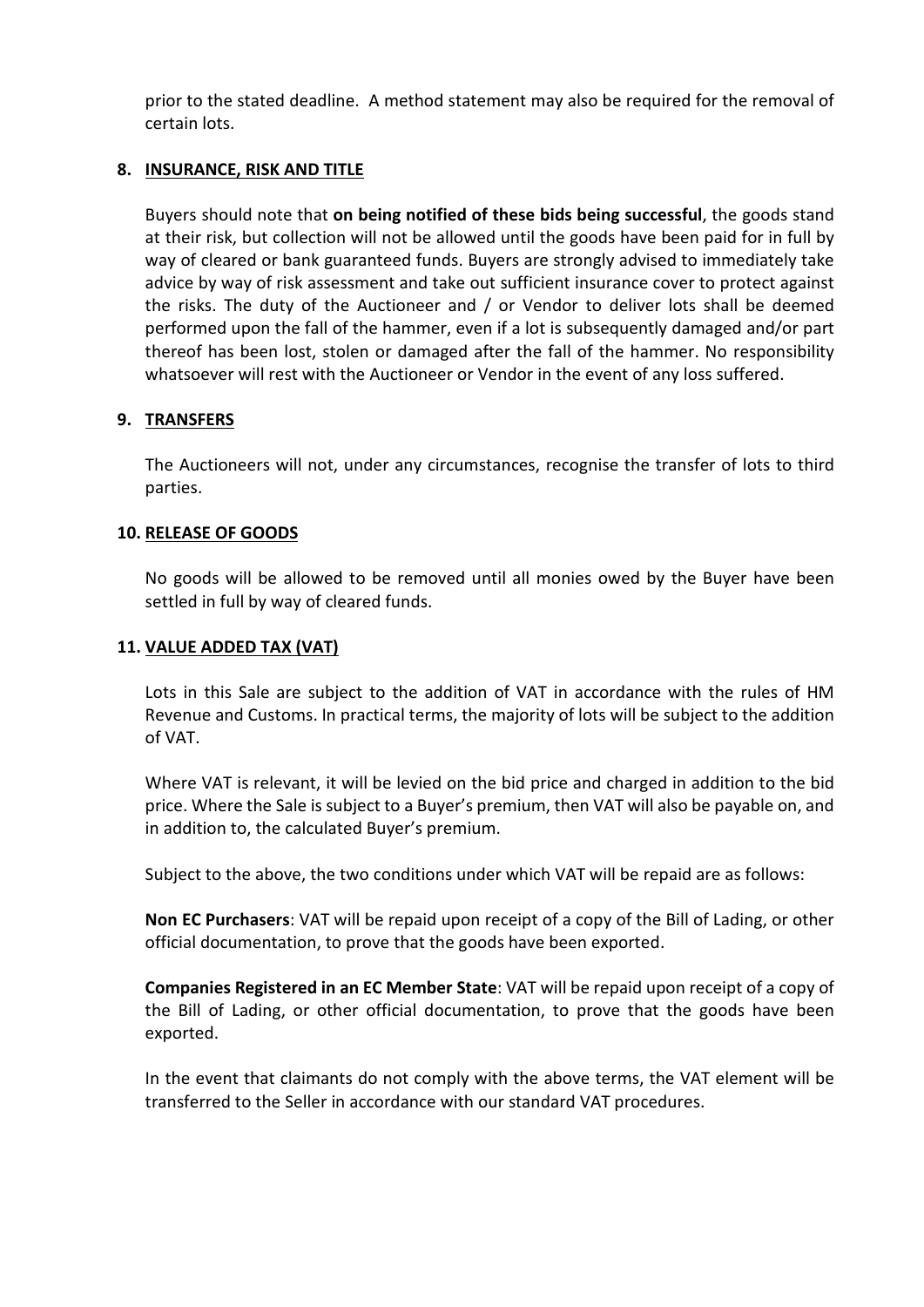#### **12. REMOVAL OF LOTS**

Collection of all stock is to be by agreement.

Any items not removed by this date will be deemed abandoned.

Any person(s) seen to be acting in a manner which may endanger themselves or others will be asked to stop and leave the site immediately.

It is the Buyer's responsibility to ensure that arrangements have been made for the removal of all lots purchased.

- Removal of lots to be undertaken by the purchaser
- Only assets with lot tickets are offered for Sale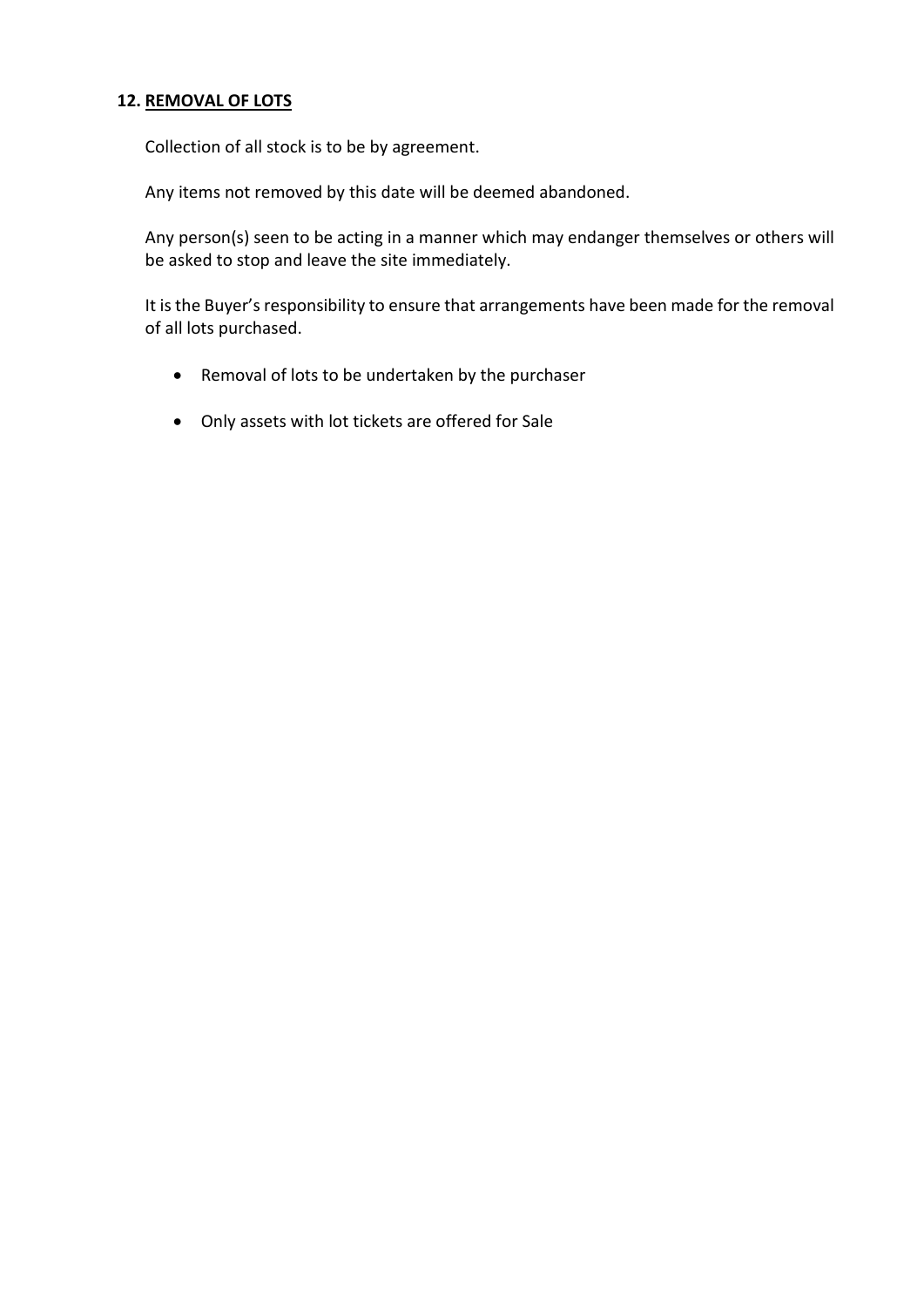|                |                                                                                               | <b>BID OFFER</b> |
|----------------|-----------------------------------------------------------------------------------------------|------------------|
| LOT NO.        | <b>DESCRIPTION</b>                                                                            | <b>EXCL VAT</b>  |
| $\mathbf{1}$   | Faro Focus 350 Laser Scanner - Year of Manufacture 2017 - Serial<br>No.LLS081709765 cw Tripod |                  |
| $\overline{2}$ | Faro Focus 350 Laser Scanner - Year of Manufacture 2017 - Serial<br>No.LLS081709786 cw Tripod |                  |
| 3              | Faro X130 Laser Scanner - Year of Manufacture 2016 - Spares or Repair                         |                  |
| 4              | <b>Black Faro Rucksack</b>                                                                    |                  |
| 5              | <b>Black Faro Rucksack</b>                                                                    |                  |
| 6              | 2 x Tripod in Black Cloth Cases                                                               |                  |
| $\overline{7}$ | 2 x Grey Hard Plastic Cases cw 6 Floats                                                       |                  |
| 8              | 2 x Grey Hard Plastic Cases cw 6 Floats                                                       |                  |
| 9              | 2 x Grey Hard Plastic Cases cw 6 Floats                                                       |                  |
| 10             | Matterport Pro 2 3D Camera MC350                                                              |                  |
| 11             | Brinno TLC200 Pro Time Lapse Camera                                                           |                  |
|                |                                                                                               |                  |
|                |                                                                                               |                  |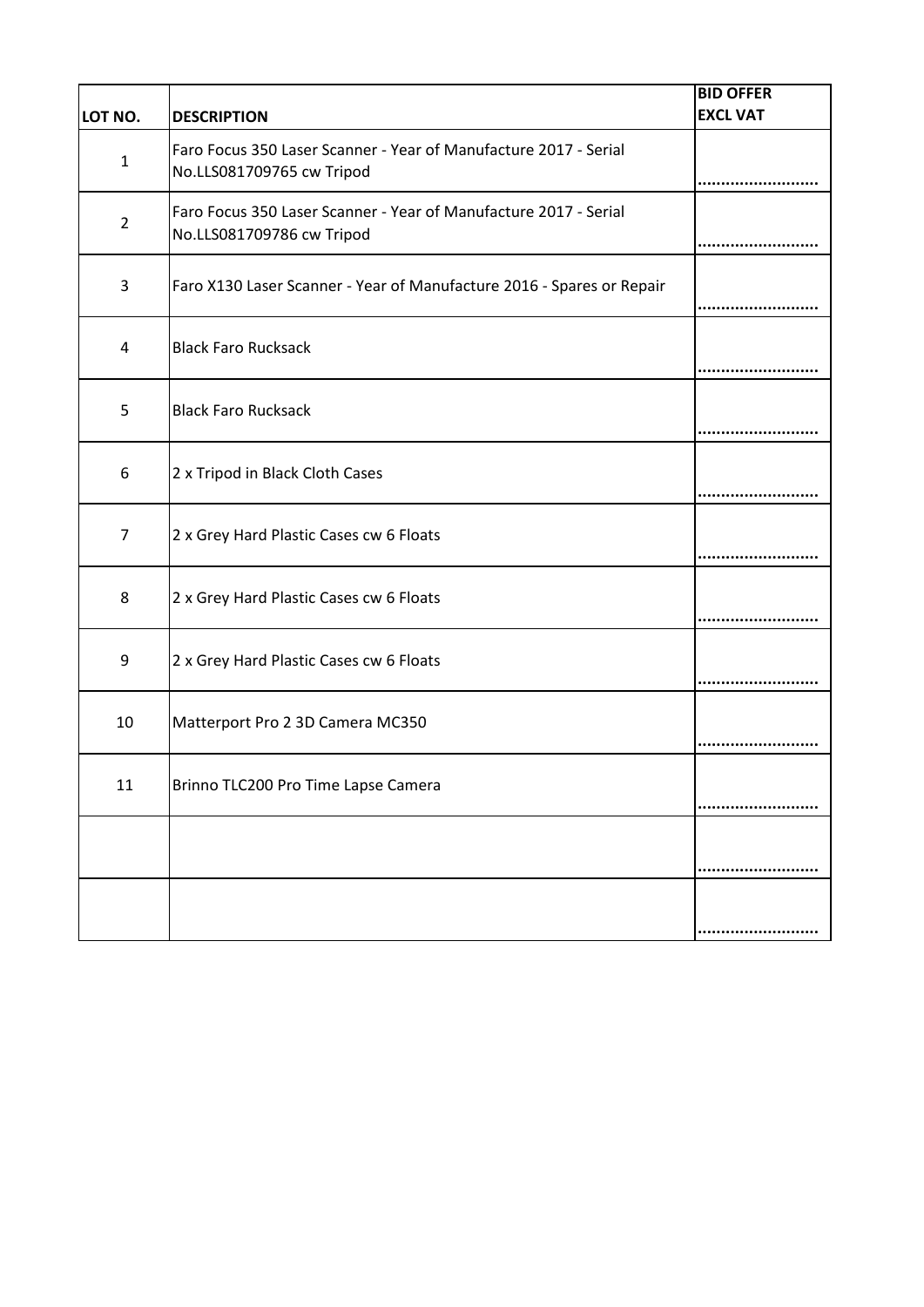#### **HILCO INDUSTRIAL LIMITED AND HILCO APPRAISAL LIMITED TERMS AND CONDITIONS**

The following terms and conditions ("Terms") are the terms on which Hilco Appraisal Limited (a limited liability company incorporated under the laws of England and Wales with company number 04703331 and whose registered office is at 11 Ironmonger Lane, London EC2V 8EY ("Hilco"), as the case may be, the relevant part to be identified on the relevant invoice sells Equipment (defined below) at Auctions (defined below) or by means of Private Treaty Sales (defined below) and supersedes all other terms and conditions relating to the subject matter of these Terms. These Terms are the terms subject to which Hilco shall, either on its own behalf or as agent for the Vendor (defined below), sell Equipment to a Buyer (defined below) by way of Auction or Private Treaty Sale.

#### **THE BUYERS ATTENTION IS IN PARTICULAR DRAWN TO THE PROVISIONS OF CLAUSE 8 AND THE BUYER SHOULD NOTE THAT:**

- **THE EQUIPMENT IS SOLD 'AS IS, WHERE IS' (WITH ALL FAULTS, IMPERFECTIONS AND DEFECTS)**
- **NO GUARANTEES AND/OR WARRANTIES ARE PROVIDED BY HILCO IN RESPECT OF ANY EQUIPMENT**
- **IT IS THE BUYER'S RESPONSIBILITY TO INSPECT EQUIPMENT PRIOR TO BIDDING ON SUCH EQUIPMENT OR MAKING AN OFFER IN RESPECT OF SUCH EQUIPMENT**
- **ALL SALES ARE FINAL NO EXCEPTIONS**
- **SALES MAY BE SUBJECT TO A BUYER'S PREMIUM (DEFINED IN THE SPECIFIC SALE TERMS, IF APPLICABLE), THE RATE OF WHICH WILL VARY FROM SALE TO SALE**
- **ALL AUCTIONS (DEFINED BELOW) ARE SUBJECT TO THE CONDITIONS, VALID IN THE COUNTRY WHERE THE AUCTION TAKES PLACE**
- **EXTENDED BIDDING (ANTI SNIPING): IF ANY LOTS ARE BID ON IN THE LAST 5 MINUTES, 5 EXTRA MINUTES WILL BE ADDED. THIS IS EXTENDED BIDDING**

#### **1. DEFINITIONS AND INTERPRETATION**

- 1.1. The following words and phrases used in these Terms shall have the following meanings, except where the context clearly requires otherwise:
	- 1.1.1. "**Advertising Material**" means brochures, pamphlets, advertisements and any other marketing material (in both electronic and printed format) used by Hilco to market and promote the Auctions and/or any Private Treaty Sale;
	- 1.1.2. "**Auction**" means a public sale or online sale at which items of Equipment are being sold by Hilco, each such item of Equipment going to one of the competing bidders;
	- 1.1.3. **"Buyer**" means any person, firm or auctioneer who agrees to purchase the Equipment by participating in an Auction and placing a winning bid or who makes an offer which is accepted by Hilco in respect of a Private Treaty Sale;
	- 1.1.4. "**Buyer's Premium**" means a percentage of the Hammer Price (specified in the Sale Specific Terms) which is added to the Hammer Price to make up the Purchase Price;
	- 1.1.5. **"Catalogue"** means an online or printed document containing a description of the Equipment to be sold at an Auction or by way of a Private Treaty Sale;
	- 1.1.6. **"Data Protection"** means the Data Protection as applicable in the Country where the Auction takes place or such other legislation which enacts or consolidates it (with or without modification);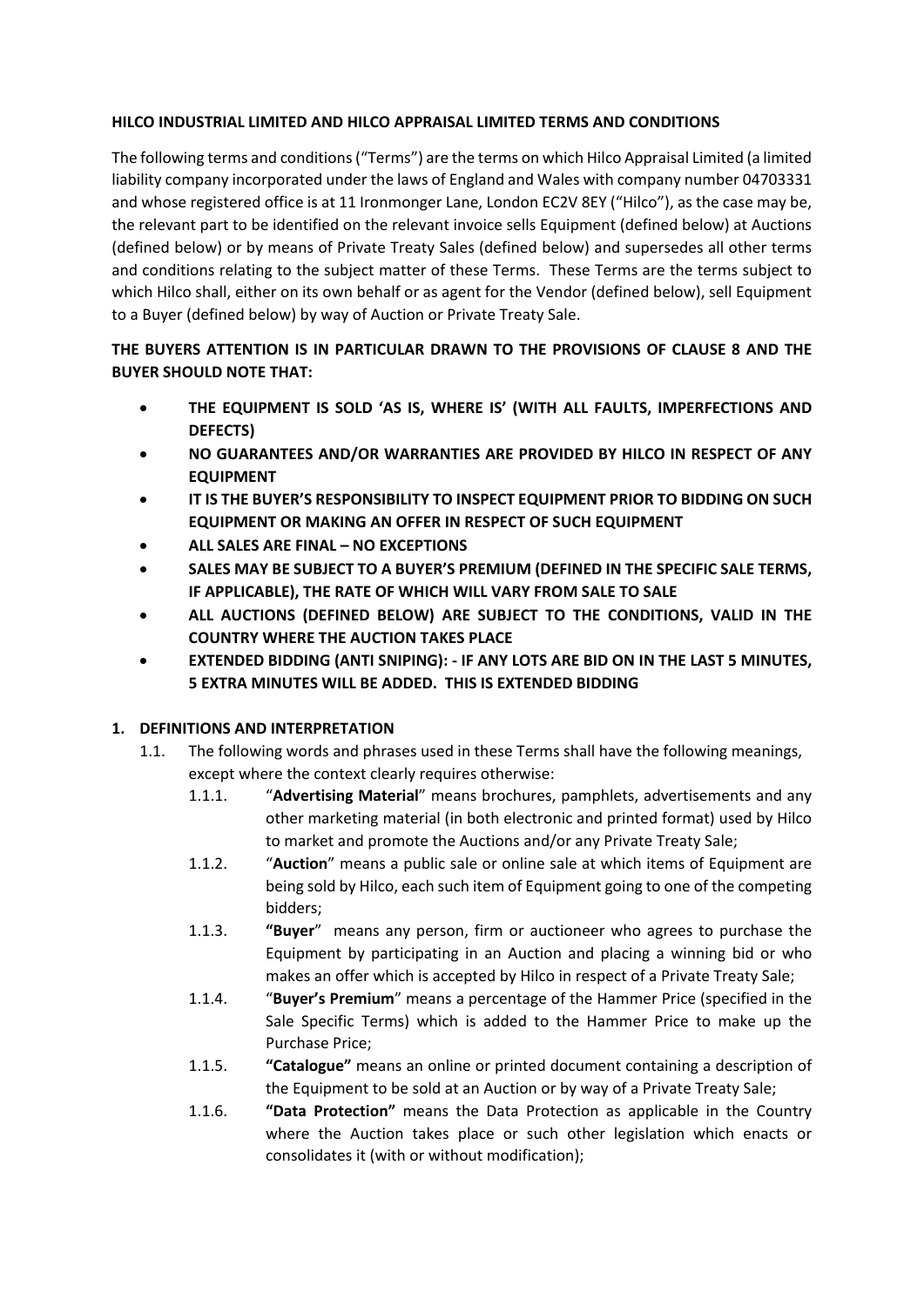- 1.1.7. **"Equipment"** means the assets in respect of which potential buyers are invited to submit offers by means of placing bids at an Auction or in respect of a Private Treaty Sale;
- 1.1.8. **"EU"** means the European Union;
- 1.1.9. **"Force Majeure Event"** means any event beyond a Party's reasonable control, which by its nature could not have been foreseen, or, if it could have been foreseen, was unavoidable and which affects the performance by a Party of its obligations under these Terms, including without limitation, strikes, lock-outs or other industrial disputes (excluding such party's own workforce), failure of energy sources or transport network, acts of God, international disputes, war, export or import limitations or embargos, terrorism, riot, civil commotion, interference by civil or military authorities, national or international calamity, armed conflict, malicious damage, breakdown of plant or machinery, nuclear, chemical or biological contamination, sonic boom, explosions, collapse of building structures, fires, floods, storms, earthquakes, loss at sea, epidemic or similar events, natural disasters or extreme adverse weather conditions, or default of supplies or subcontractors;
- 1.1.10. **"Hammer Price"** means the amount offers by the Buyer and accepted by Hilco at Auction in respect of the relevant Equipment;
- 1.1.11. **"Parties"** means Hilco and the Buyer collectively and "Party" shall mean any one of them as determined by the context;
- 1.1.12. **"Personal Data"** means any personal information (such as name, address, telephone number, credit card details and copies of documents such as driving licence used for identification purposes) which the Buyer provides to Hilco when submitting a Registration Form to Hilco;
- 1.1.13. **"Privacy Policy"** means Hilco's privacy policy accessible via the link on Hilco's Website(s) and which forms part of these Terms;
- 1.1.14. **"Private Treaty Sale"** means a sale (not by way of an Auction) of Equipment by Hilco where Hilco prepares descriptive details of the Equipment for sale and invites offers which Hilco may accept or reject;
- 1.1.15. **"Proxy Bid"** means a bid submitted by an employee of Hilco on a Buyer's behalf and with the Buyer's authority in circumstances where a Buyer is unable to participate in an Auction;
- 1.1.16. **"Purchase Price"** means the amount payable by the Buyer to Hilco in respect of the sale and purchase of the Equipment and shall consist of, in respect of sale at Auction, the Hammer Price plus the Buyer's Premium and, in respect of a Private Treaty Sale, the price agreed between Hilco and the relevant Buyer;
- 1.1.17. **"Registration Form"** means the printed or online form the Buyer completes when registering for an Auction;
- 1.1.18. **"Sale Specific Terms"** means any terms published by Hilco on any of the Websites in respect of the sale of Equipment and, in respect of a sale by Auction, any terms made available at any Auction and which relate to the specific Auction mentioned in such terms and/or any other terms communicated to the Buyer or potential Buyer by Hilco from time to time which shall be incorporated into these Terms by reference;
- 1.1.19. **"Third Party"** means any person or entity other than the Parties;
- 1.1.20. **"VAT"** means value added tax or the equivalent or similar sales taxes applicable in the Country where the Auction and/or Private Treaty takes place;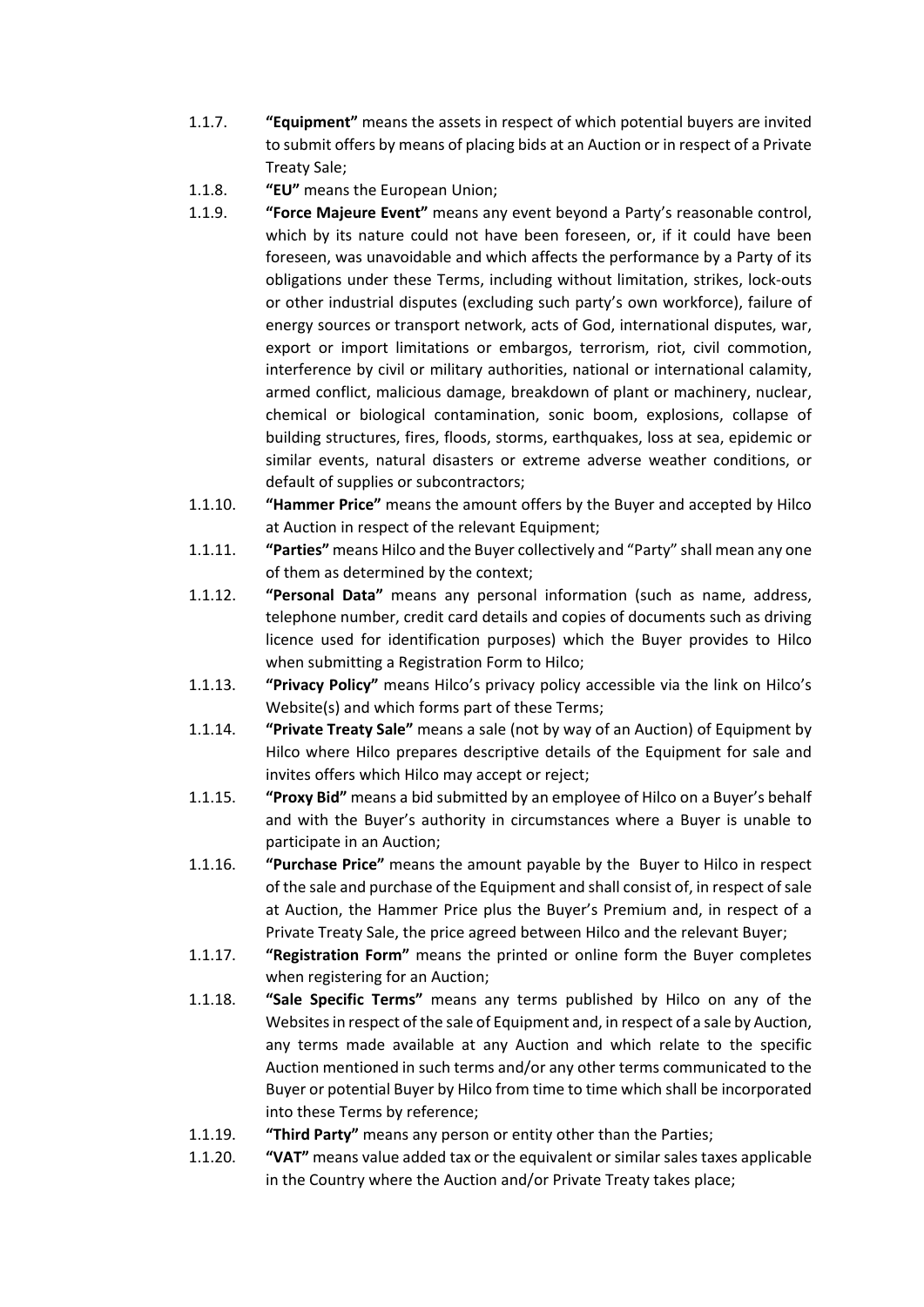- 1.1.21. **"Vendor"** means the vendor of the Equipment, where Hilco sells the Equipment as agent on the vendor's behalf or Hilco if it sells for its own account;
- 1.1.22. **"Website(s)"** means Hilco's website located at [www.hilcoind.com](http://www.hilcoind.com/) and any other websites used by Hilco for purposes of Auctions or in respect of a Private Treaty Sale.
- 1.2. The headings used in these Terms have been inserted for convenience only and shall not affect its construction or interpretation.
- 1.3. Words importing the singular include the plural and vice versa.
- 1.4. Words importing a gender shall include all genders.
- 1.5. Reference to any statute, statutory provision or statutory instrument includes a reference to that statute, statutory provision or statutory instrument together with all rules and regulations made under them as from time to time amended, consolidated or re-enacted.
- 1.6. In the event of a conflict between the provisions of these Terms and the Sale Specific Terms, the Sale Specific Terms shall take precedence.

#### **2. APPLICABILITY OF THESE TERMS**

These Terms as well as the "Sale Specific Terms" apply to all Auctions and Private Treaty Sales facilitated and/or conducted by Hilco.

#### **3. STATEMENTS RELATING TO THE EQUIPMENT**

- 3.1. All statements relating to the Equipment put up for auction at an Auction or offered for sale by means of a Private Treaty Sale contained on the Websites, in any Catalogue or in any Advertising Material (such as statements relating to description, quality and condition) are qualified statements of opinions and should not be relied upon or construed as being representations or warranties.
- 3.2. It is the Buyer's responsibility to inspect the Equipment and to satisfy itself on all matters affecting the Equipment, including the condition and description of the Equipment, its fitness and suitability for any particular purpose prior to bidding on such Equipment at an Auction or making an offer in respect of a Private Treaty Sale.

#### **4. OFFERS**

- 4.1. All offers of Hilco are subject to prior sale of the goods by Hilco to a third party.
- 4.2. No offer, whether oral or in writing, is binding upon Hilco. Hilco has the right to withdraw any offer within five days after such offer has been accepted by the purchaser.

#### **5. RISK AND TITLE**

- 5.1. The risk in and to Equipment bought by the Buyer at an Auction shall pass to the Buyer on the 'fall of the hammer', but the legal and beneficial title in and to such Equipment shall remain with Hilco until the Buyer's payment of the Purchase Price (together with any VAT and any other applicable tax) in accordance with Clause 7 and has been received by Hilco in cleared funds.
- 5.2. The risk in and to Equipment bought by the Buyer by means of a Private Treaty Sale shall pass to the Buyer on the date on which the Private Treaty Sale is agreed between Hilco and the Buyer, but the legal and beneficial title in and to such Equipment shall remain with Hilco (or as the case may be, the Vendor) until the Buyer's payment of the Purchase Price (together with any VAT and any other applicable tax) in accordance with Clause 7 and has been received by Hilco in cleared funds.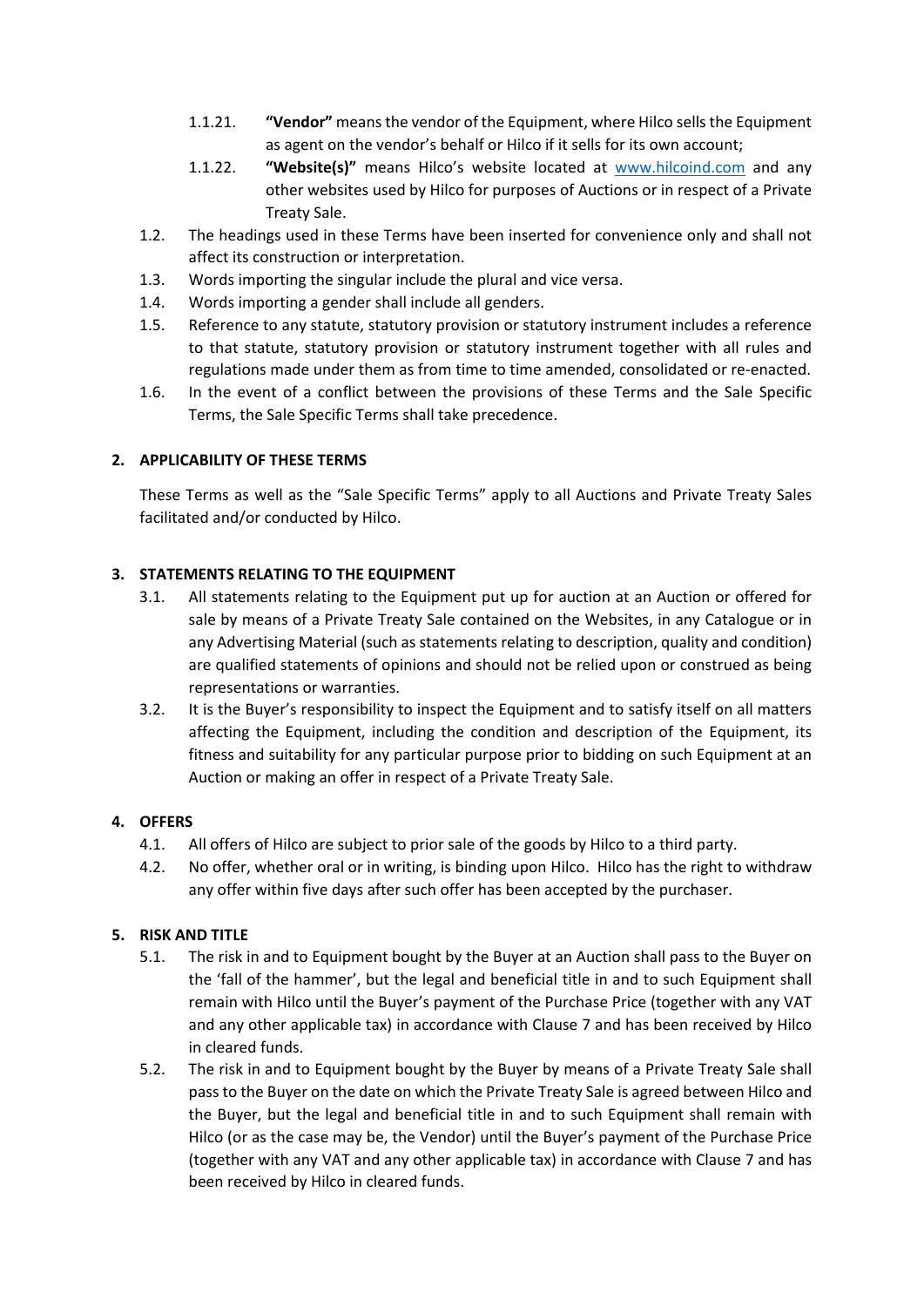#### **6. PROXY BIDS**

Hilco may place Proxy Bids on behalf of a Buyer or potential Buyer at any Auction at the Buyer's election.

#### **7. PURCHASE PRICE, PAYMENT TERMS AND VAT (AND OTHER TAXES)**

- 7.1. The Purchase Price shall consist of the Hammer Price plus the Buyer's Premium (if applicable), or, in the event of Private Treaty Sales, the Purchase Price shall be the price agreed between Hilco and the relevant Buyer in respect of such Private Treaty Sale.
- 7.2. Hilco may levy a Buyer's Premium on all sales at Auctions and the rate of such Buyer's Premium will vary from sale to sale.
- 7.3. The Purchase Price does not include Vat and other taxes (if any). Any VAT (or other taxes if any) relating to the sale shall be payable at the current rate(s) applicable in the country of supply and at the rate in force at the time of supply where the sale takes place. In respect of VAT and any other taxes (if any) the following shall apply (please see important information below for Intra EU dispatches and export purchasers where the Equipment in question is removed from the EU).
	- 7.3.1. Buyers located in the country of supply and where the Equipment remains in that country will be charged VAT and other taxes (if any) on the Purchase Price, and for sales at auctions local VAT (and other taxes if any) will be levied on the Hammer Price and Buyers Premium.
	- 7.3.2. Buyers located in another country other than the country of sale but located within the EU must complete documentation or be able to support that there is an Intra EU dispatch and if necessary complete an Intra EU form. A deposit equal to the amount of the VAT payable in the country of supply will be taken from the Buyer and held by Hilco until satisfactory proof of Intra EU dispatch is received by Hilco. Where a Buyer removed the Equipment from the country of supply to another EU state then proof of removal will include full shipping documents, proof of transport certification, or any other shipping documentation required by the EU Member State of dispatch to satisfy the Intra EU supply rules for goods including the evidence of a VAT ID number in another EU state to that of the country of supply. This documentation must be received by Hilco within three (3) months from the date of supply.
	- 7.3.3. Buyers who are established outside the EU will be charged VAT (and other taxes if any) on the Purchase Price. A refund of the VAT applied in the country of supply can be processed by sending proof of removal of the Equipment from the EU as an export (and this will include shipping documents) to Hilco within three (3) months from the date of the supply.
- 7.4. The Intra EU forms and Proof of Export documents (including full shipping documents) required under Clause 7.3.3 should be sent to Hilco via regular mail to Justine Hall [\(juhall@hilcoglobal.eu\)](mailto:juhall@hilcoglobal.eu) or by fax +44 (0) 8453 130 150 or to such other person as Hilco may notify the Buyer from time to time.
- 7.5. Buyers wishing to claim an exemption from VAT (or that VAT is to be charged at zero rate or is otherwise not payable (either at all or at the full rate or amount prevailing at the time of the sale)) should provide satisfactory proof to Hilco of the Buyer's entitlement to claim such exemption or release.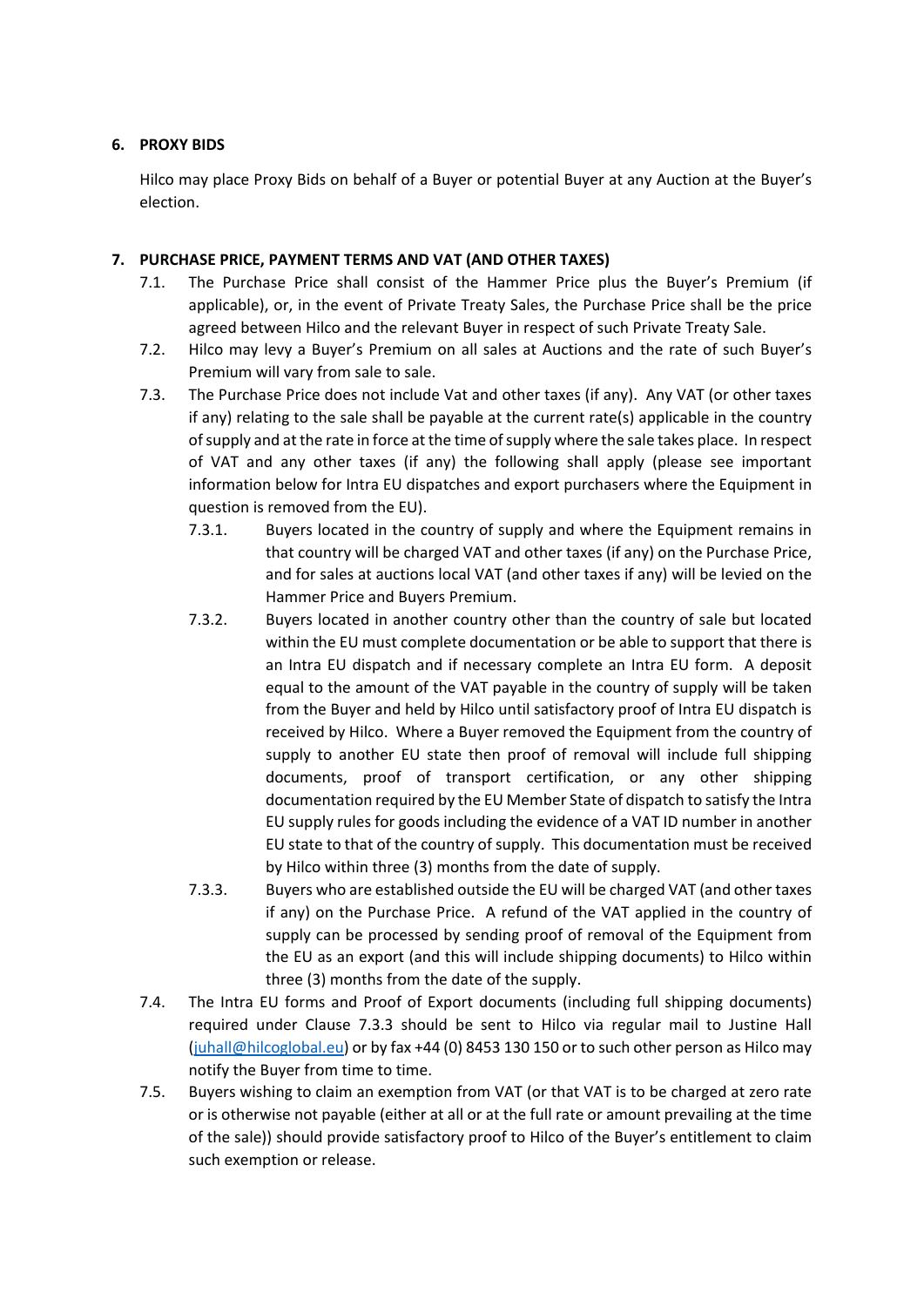- 7.6. The Purchase Price should be paid by means of electronic funds transfer (EFT). The bank details and the currency in which payment should be made shall be specified in the Sale Specific Terms.
- 7.7. Time for payment shall be of the essence and any items of Equipment in respect of which full payment (in cleared funds) has not been received by Hilco within ten (10) days of the closing of the relevant Auction or the date of the Private Treaty Sale shall be forfeited and the Buyer shall be liable for the administrative and other costs of Hilco for arranging for the resale and/or scrapping of such Equipment and any resulting loss of fees or commission or premium incurred or suffered by Hilco.
- 7.8. No payment shall be deemed to have been received until Hilco has received the relevant payment in cleared funds.
- 7.9. The Buyer shall make all payments due under these Terms in full without any deduction whether by way of set-off, counterclaim, discount, abatement or otherwise.
- 7.10. If the Buyer fails to pay Hilco any sum due pursuant to the Buyer purchasing any Equipment at an Auction or by way of Private Treaty Sale, the Buyer shall be liable to pay interest to Hilco on such sum from the due date for payment at the maximum allowable annual rate accruing on a daily basis until payment is made, whether before or after any judgment.

#### **8. WARRANTIES AND LIMITATION OF LIABILITY**

#### 8.1. **International Statutory Compliance Exclusion**

- 8.1.1. It is expressly brought to the Buyer's attention that, at the time of sale, any item of plant, machinery or equipment contained in the lot(s); May not necessarily comply with the Health and Safety Laws, in the relevant jurisdiction and any other EC Acts, Regulations, Directives or their applicable laws or equivalent or equivalent or similar laws in any relevant jurisdiction or; And could contain blue or white asbestos, hazardous substances, dangerous chemicals etc. which if not handled correctly during their removal from a site could be in breach of the relevant Health and Safety Laws, use of such substances in a working environment in the EC or any other relevant jurisdiction.
- 8.1.2. The Buyer undertakes to: Remove, ship and use any purchased plant and equipment within the European Community or any other relevant jurisdiction in a way that does not contravene any relevant legislation and in full compliance with all applicable Health and Safety Standards and regulations; comply with all current applicable legislations in any relevant jurisdiction and reasonable instructions by the Auctioneer in relation to the removal/disposal of waste including hazardous waste. Participants agree to comply with all applicable export or import control or related laws or regulations and not to violate any applicable local, state, national or international law, statute, ordinance, rule or regulation. Participants acknowledge that the Auctioneer is not the exporter of any asset unless expressly stated. The Auctioneer gives no representation or warranty concerning and has not conducted any investigation to ascertain which items, if any, constitute, for example, 'Restricted Technology' for US law purposes or whose export is otherwise restricted under applicable law. The Auctioneer and the seller reserve the right to cancel or rescind any sale in an Online Transaction at any time if either of them determines. In its absolute discretion, that the sale does or may violate applicable export or import control or related laws and regulations.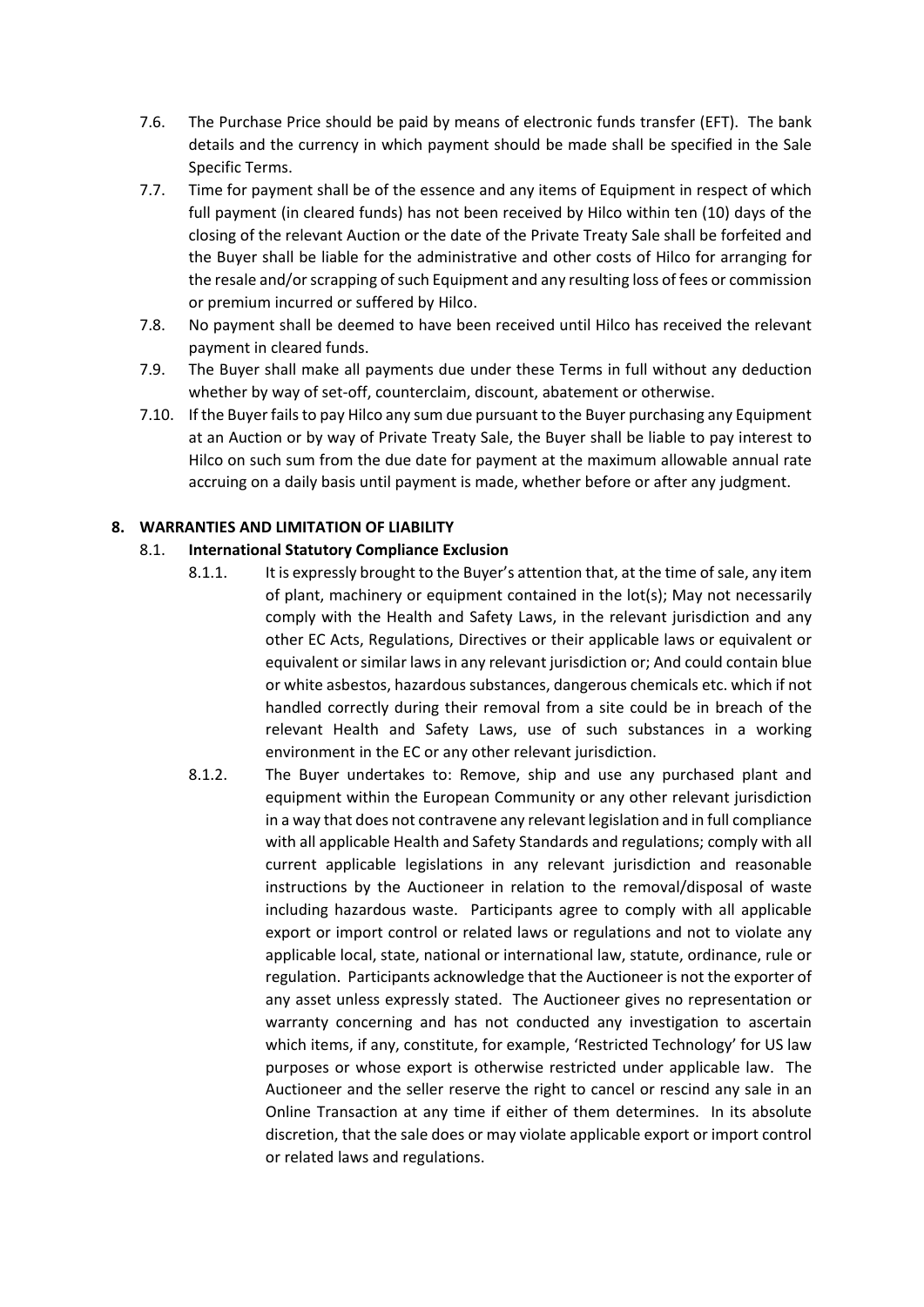#### 8.2. **Buyers Responsibilities and Conduct**

8.2.1. The Buyer will be responsible for all damage that it, its carriers or its agents may do to the property for any third party (and, in particular, to the seller's premises) in removing the lot(s) it has purchased. Should the Auctioneer consider such damage likely to occur, it may require the Buyer to deposit such sum of money with the Auctioneer, by way of security for the costs of reinstating that part of the premises likely to be damaged by the removal of a lot, as the Auctioneer may refuse the Buyer access to the seller's premises for the purpose of collecting all or any of the lots it has purchased, or rescind the sale of such lot. By placing a Bid on a lot, the Buyer represents, warrants and undertakes that it has the authority and capacity to enter such Bid and close the transaction and that any Bid that it makes constitutes an irrevocable offer to buy the lot in question for the full amount of the Bid.

#### 8.3. **Transfer of Risk**

8.3.1. Upon the Announcement of Sale the Buyer shall assume all risks in and relating to such lots. The Buyer is advised to effect in respect of all such risks arising thereafter any insurance it may consider necessary. The duty of the Auctioneer and/or the seller to make lots available shall be deemed performed upon Announcement of Sale even if a lot is subsequently damaged and/or part thereof has been lost. Property and title in each lot shall not pass to the Buyer until: (a) full payment therefore has been received or (b) each such lot has been removed from the seller's premises in its entirety.

#### 8.4. **As is / Where Is**

8.4.1. All goods are sold "AS IS, WHERE IS, WITH ALL FAULTS, IMPERFECTIONS, DEFECTS AND WITHOUT RECOURSE". Illustrations, pictures or videos posted on the Site are for the convenience of the Buyers only. Each of the seller, the Auctioneer and, where applicable, Hilco has used its reasonable endeavours' to ensure that the description of each lot(s) appearing on the Site are accurate, but the Buyer relies upon such description at its own risk. Buyers should satisfy themselves prior to the sale as to the condition of the lot and should exercise and rely on their judgment as to whether the lot accords with its description at their own risk. Subject to the obligations accepted by Hilco and where applicable, the Auctioneer under these Terms and Conditions neither the seller nor Hilco nor, where applicable, the Auctioneer nor any of their respective employees or agents are responsible for errors of description or for the genuineness or authenticity of any lot and no warranty whatever is given by Hilco or, where applicable, the Auctioneer, or the seller or their respective employees or agents to the Buyer in respect of any lot and any express or implied conditions or warranties are hereby excluded to the greatest extent permitted by law.

#### **9. Removal of Equipment**

- 9.1. It is the Buyer's responsibility to collect or to arrange for the collection of Equipment bought (at the Buyer's cost).
- 9.2. The Buyer should contact the individual whose name and contact details are provided in the Sale Specific Terms to arrange for the collection of Equipment.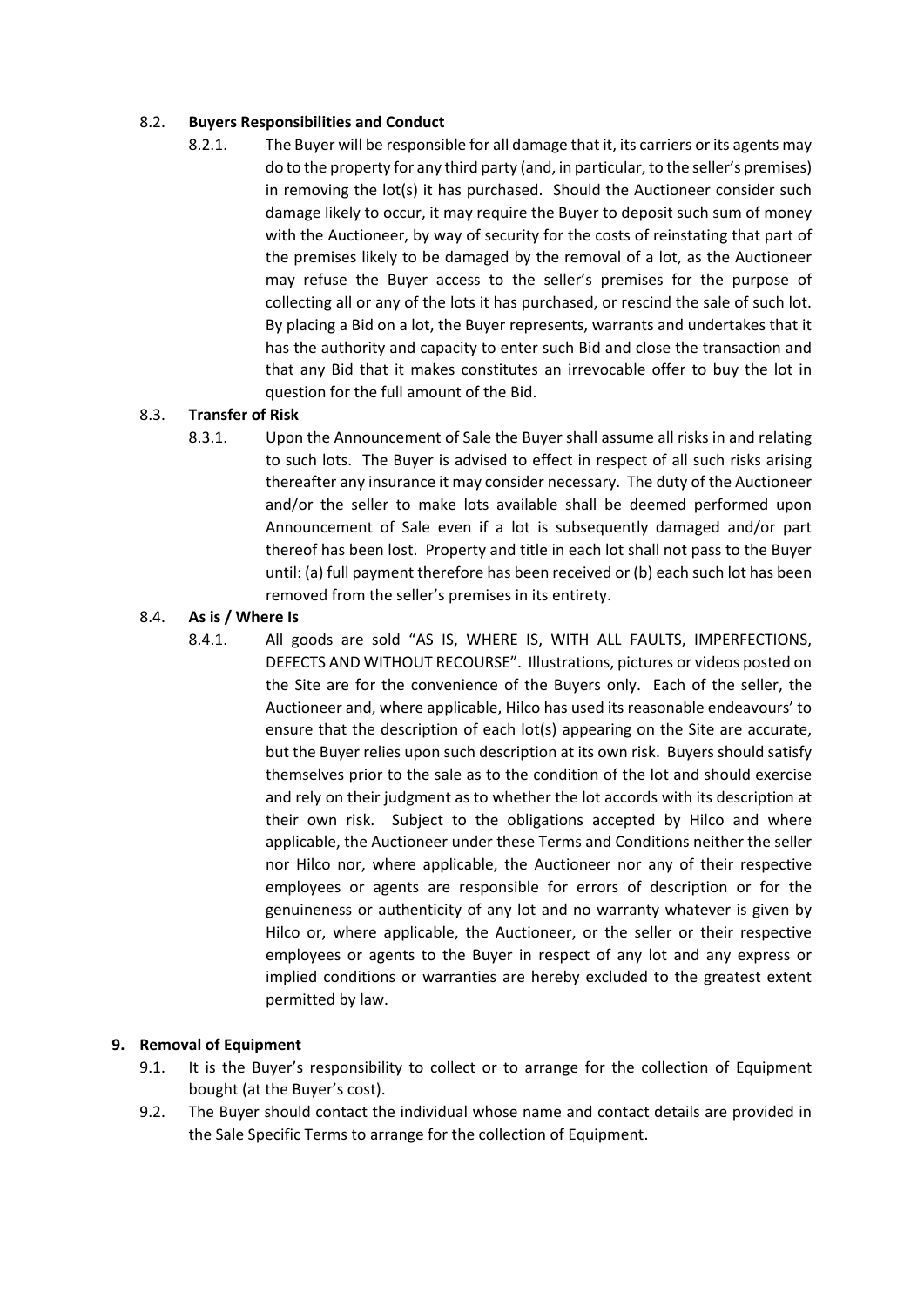- 9.3. Hilco shall only release Equipment for collection by a Buyer or its duly authorised representative once such Equipment has been paid for in full and Hilco has received such payment in cleared funds.
- 9.4. The Buyer must make payment of the Purchase Price on receipt of Hilco's invoice. Invoices related to purchases made via the Websites will be emailed to the Buyer within forty eight (48) hours of the closing of the relevant Auction or conclusion of the relevant Private Treaty Sale.
- 9.5. Unless stated otherwise in the Sale Specific Terms, the Buyer shall collect or arrange for the collection of the Equipment purchases within ten (10) days of the closing of the relevant Auction or conclusion of the relevant Private Treaty Sale, after which Hilco shall be entitled to charge to the Buyer the cost of storing and securing such Equipment. The Buyer agrees to advise Hilco of the intended date for collection and method of collection and transport prior to collecting the Equipment.
- 9.6. The dismantling and removal of Equipment by the Buyer shall comply with the Health and Safety Laws, applicable in the Country where the Equipment is located, if applicable, together with Hilco's site safety policies and procedures. After the dismantling and removal, the Buyer shall ensure that the site where the Equipment is located is left clean and in the state it was in prior to the dismantling and removal of the Equipment by the Buyer.
- 9.7. Certain types of Equipment may contain hazardous materials (such as chemicals) and, on his own account, the Buyer must ensure that the removal of such hazardous materials is carried out in accordance with the Health and Safety Laws, applicable in the Country where the Equipment is located and any other relevant legislation and/or regulations dealing with the removal and handling of such hazardous materials.
- 9.8. The Buyer shall indemnify and shall keep Hilco indemnified against all liabilities, damages, costs, expenses, death and personal injury arising from or in the course of the removal of the Equipment.

#### **10. Intellectual Property**

The copyright in the text appearing on the Websites, in any of our Catalogues, Advertising Material and the photographs, digital images and illustrations of Equipment on the Websites, in any of our Catalogues and in any Advertising Material vest in and shall remain vested in Hilco or its licensors. The Buyer will not reproduce or permit anyone else to reproduce such text, photographs, digital images or illustrations without Hilco's prior written consent.

#### **11. Data Protection**

- 11.1. Hilco collects Personal Data from the Buyer when the Buyer submits a Registration Form to Hilco, or, if a Buyer generally provides Personal Data to Hilco in the course of doing business with Hilco.
- 11.2. The collection, processing and storage of Personal Data will be dealt with by Hilco in accordance with the Privacy Policy and Hilco's obligations under the Data Protection Act.
- 11.3. By submitting a Registration to Hilco the Buyer consents to Hilco collecting, processing and storing the Personal Data contained in such Registration Form for the purposes described in the Privacy Policy.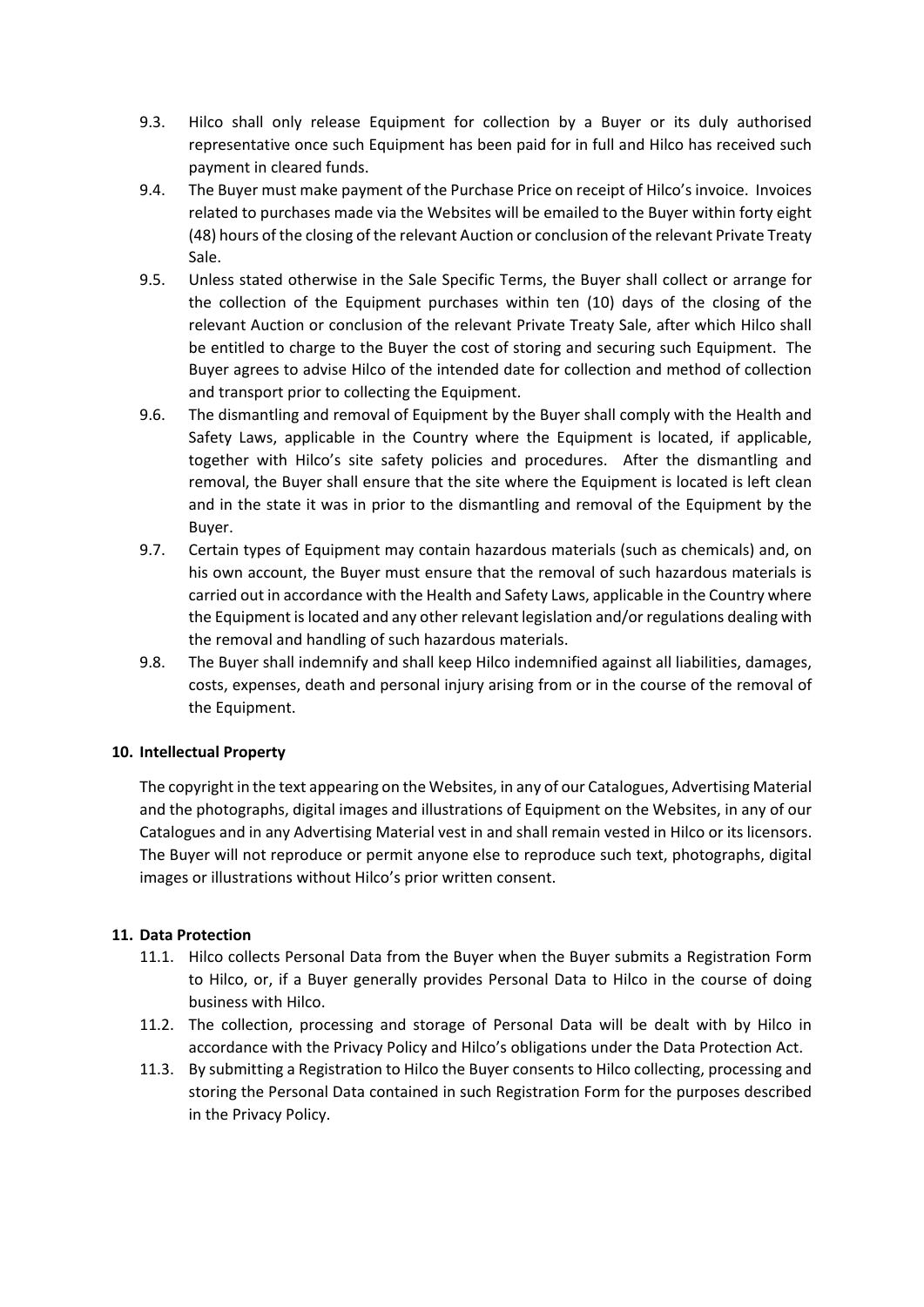#### **12. Registration and Access to the Websites**

- 12.1. While Hilco endeavour's to ensure that the Webistes are normally available 24 hours a day, Hilco shall not be liable if for any reason the Websites are unavailable at any time or for any period. Access to the Websites may be suspended temporarily and without notice in the case of system failure, maintenance or repair, or for reasons beyond Hilco's control.
- 12.2. Each registration by a Buyer as a registered user on the Websites is for a single user only. Hilco does not permit a Buyer to share a user name and password with any other person nor with multiple users on a network.
- 12.3. Responsibility for the security of any passwords issued rests with the Buyer.
- 12.4. In consideration of the Buyer's use of the Websites, the Buyer agrees to maintain the security of the password and identification used to access the user area of the Websites, and the Buyer shall be fully responsible for all use of the Buyer's account and for any actions that take place using the Buyer's membership account.

#### **13. Force Majeure Event**

Save for the Buyer's obligation to make payment under these Terms (which shall not be excused), neither Party shall be liable for any failure or delay in performing its obligations under these Terms to the extent that such failure or delay is caused by a Force Majeure Event.

#### **14. Waiver**

A waiver (whether express or implied) by one of the Parties of any of the provisions of these Terms or of any breach of or default by any other Party in performing any of those provisions, will not constitute a continuing waiver and that waiver will not prevent the waiving Party from subsequently enforcing any of the provisions of these Terms not waived or from acting on any subsequent breach of or default by any other Party under any of the provisions of these Terms.

#### **15. Severability**

The provisions contained in each clause and sub-clause of these Terms is enforceable independently of each of the others and its validity will not be affected if any of the others is invalid. If any of those provisions is void but would be valid if some part of the provision were deleted, the provision in question will apply with such modification as may be necessary to make it valid.

#### **16. Whole Agreement**

These Terms (together with any other documents referred to herein and referenced as forming part hereof), contain the whole agreement between the Parties relating to the subject matter contemplated by these Terms.

#### **17. Rules at Auction**

- 17.1. The Auctioneer can at its own discretion:
	- 17.1.1. Change or withdraw any or all lots.
	- 17.1.2. Bid for any lot(s) offered for the sale at the Online Auction on its own account or on behalf of third parties, including on behalf of the seller.